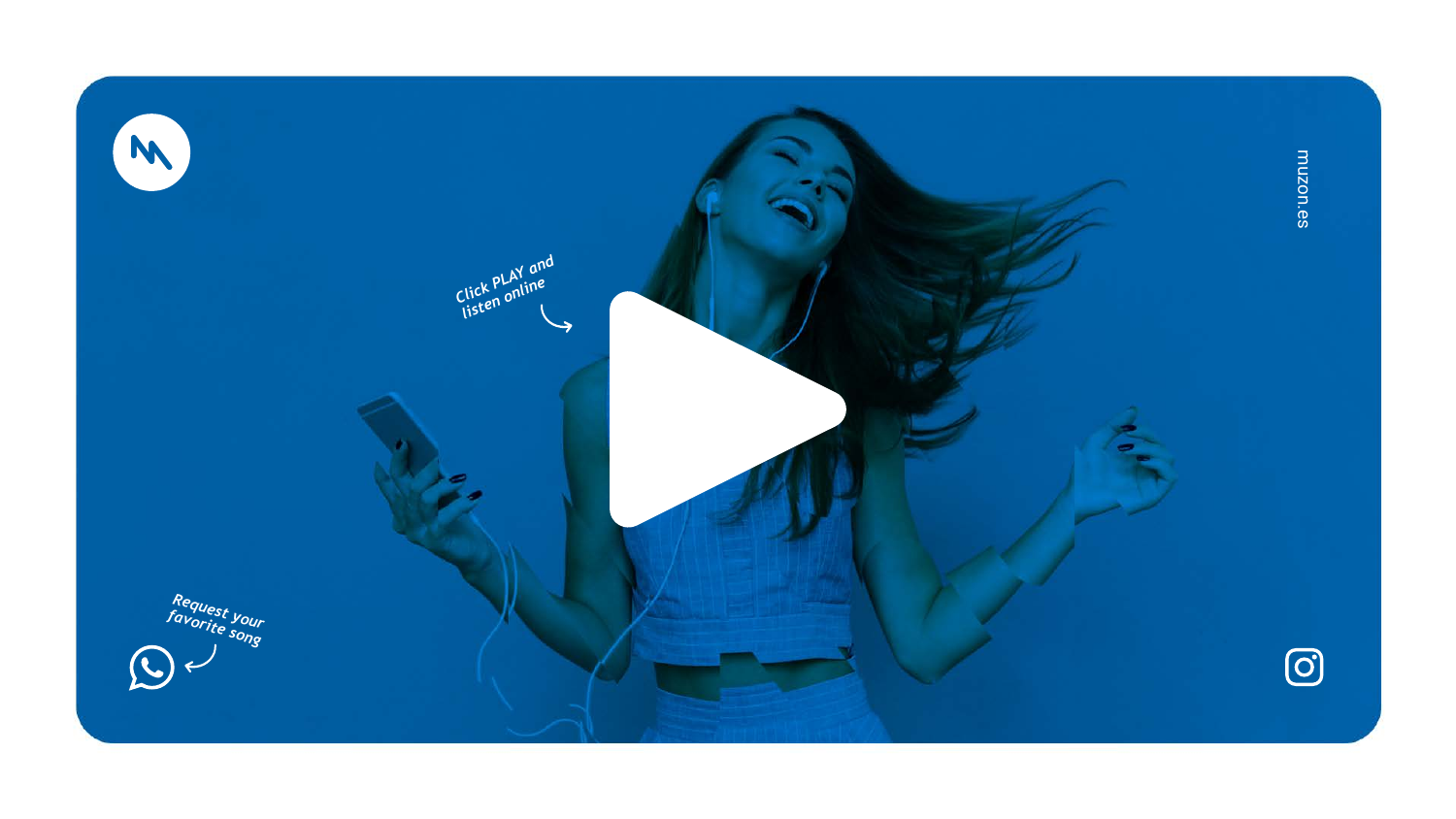On the sunny coast of the Costa del Sol, we have assembled a glorious community, where each listener can participate in creating a playlist from your favorite music

MuzON radio - local and world news, event announcements, interactive shows, modern and legendary hits.







## HELLO!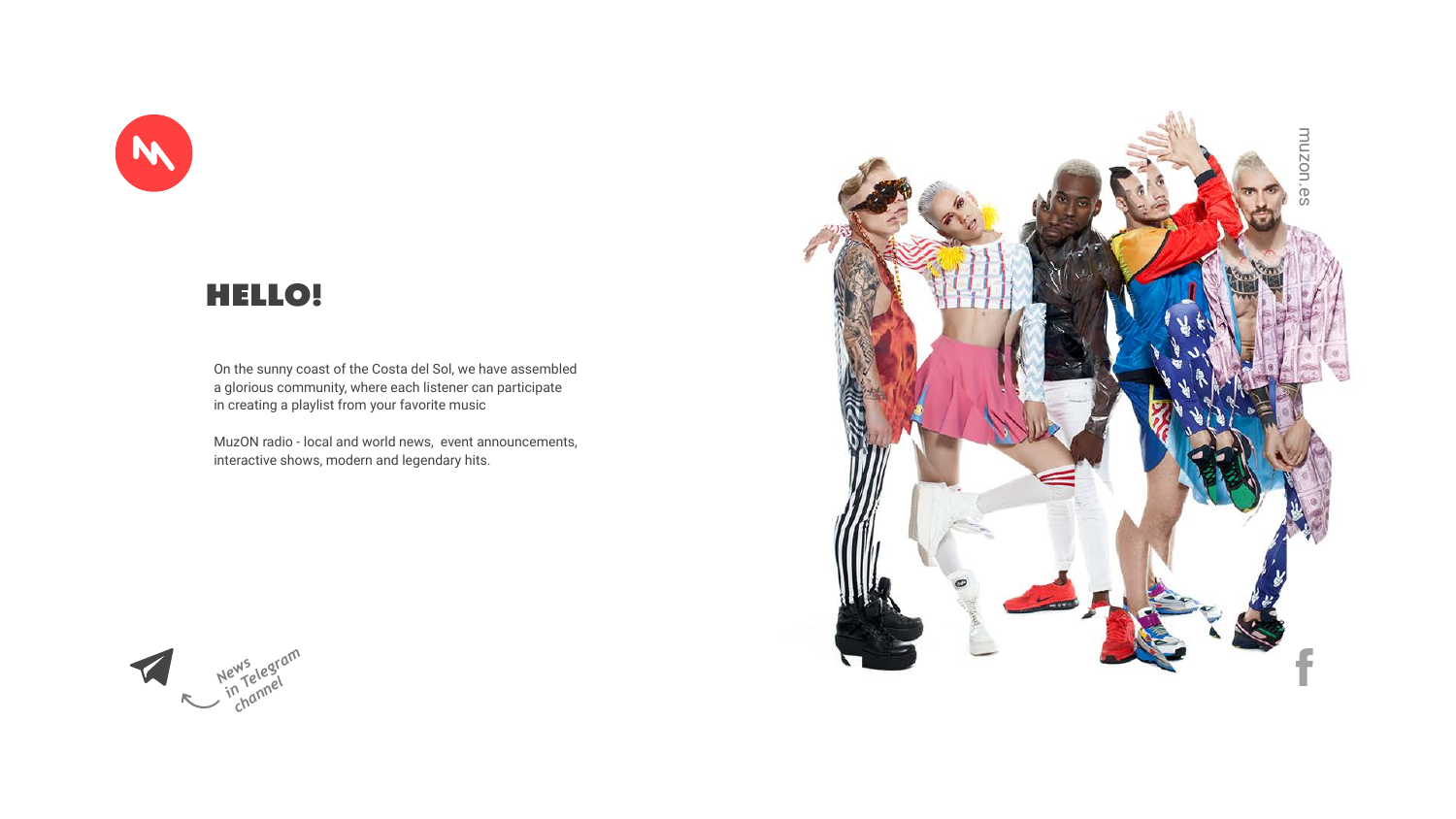*Examples of our advertising work*



*Listen to the show*



## CONDITIONS OF ADVERTISING ON THE RADIO